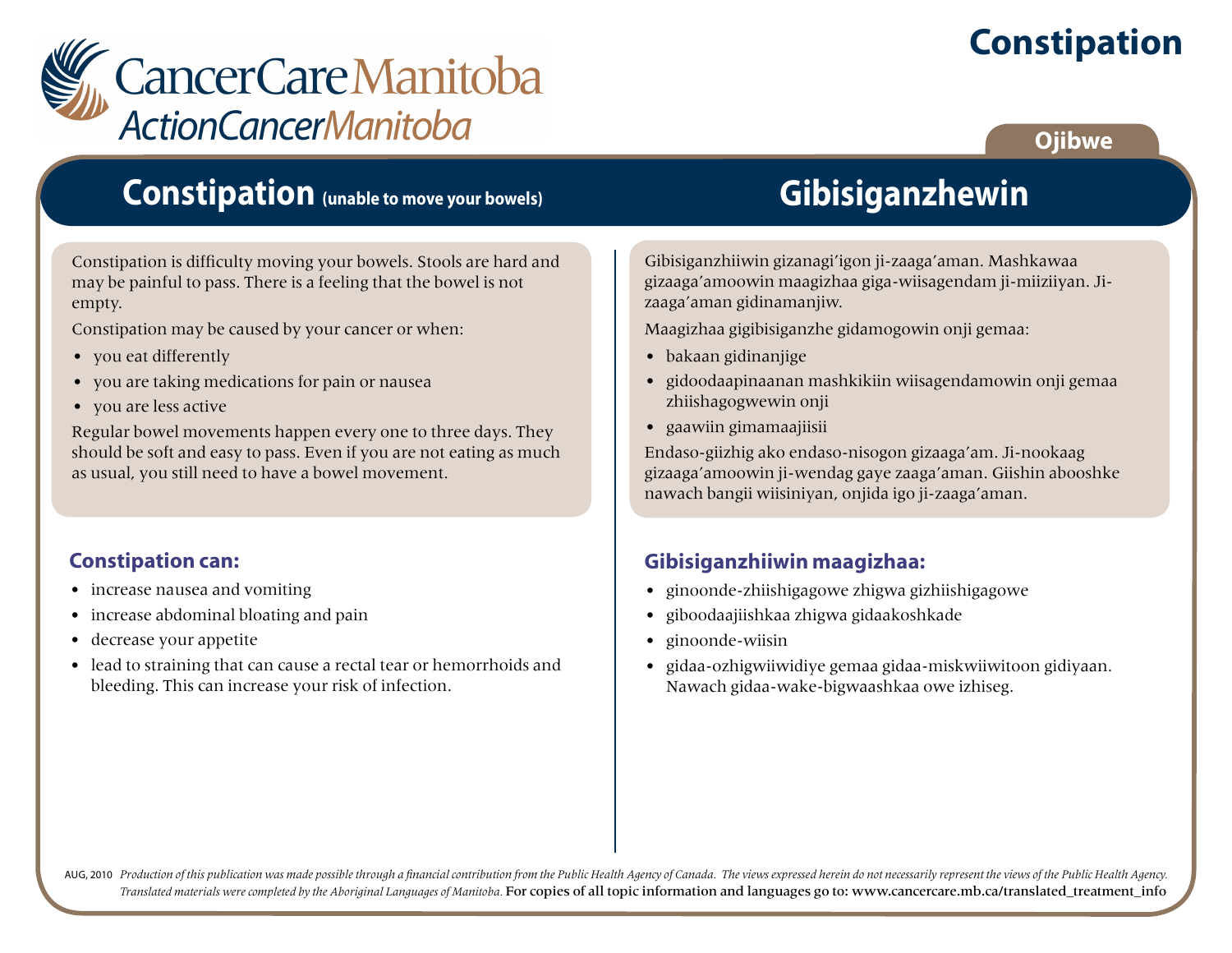

#### **Ojibwe**

## **Constipation (unable to move your bowels)**

#### **Call your nurse or doctor if you have:**

- not had a bowel movement within three days
- abdominal or rectal pain
- vomiting

#### **Tips to help you with constipation:**

- Eat high fibre foods like whole grain breads, cereals, fruits, vegetables, nuts and seeds.
- Drink plenty of fluids. Fluids help to keep the stool soft.
- Prune juice and warm liquids may be helpful.
- Try to walk 15-30 minutes each day or try other activities such as cycling or swimming.
- Eat at the same time each day.
- Try to have a bowel movement at the same time each day.

# **Gibisiganzhewin**

#### **Ganoozh gimashkiiwikwem gemaa gimashkikiiwininiim giishin:**

- gii-miiziiyan ani-nisogon izhiseg
- aakoshkadeyan gemaa wiisagidiyeyan
- zhiishigagoweyan

#### **Ge-wiiji'igoyan gibisiganzheyan:**

- Miijin gegoon daabishkoo ozaawizid bakwezhigan, gigizhebaawimiijim, zhiiwijiiminag, gitigaanensan, bagaanag zhigwa gitigensan.
- Niibowa minikwen gegoon ji-nookaag gimiiziiwin.
- Bagesaanaaboo minikwen zhigwa gegoon gizhaagamidegin.
- Gagwe-babaamosen ashi-naano-diba'iganens ako aabitawaakaase endaso-giizhig gemaa bakaan gegoo izhichigen daabishkoo ditibiwebishkigen gemaa bagizon.
- Naasaab endaswaakaaseg endaso-giizhig gagwe-wiisinin.
- Gagwe-zaaga'an naasaab endaswaakaaseg endaso-giizhig zaaga'aman.

AUG, 2010 Production of this publication was made possible through a financial contribution from the Public Health Agency of Canada. The views expressed herein do not necessarily represent the views of the Public Health Ag *Translated materials were completed by the Aboriginal Languages of Manitoba.* For copies of all topic information and languages go to: www.cancercare.mb.ca/translated\_treatment\_info